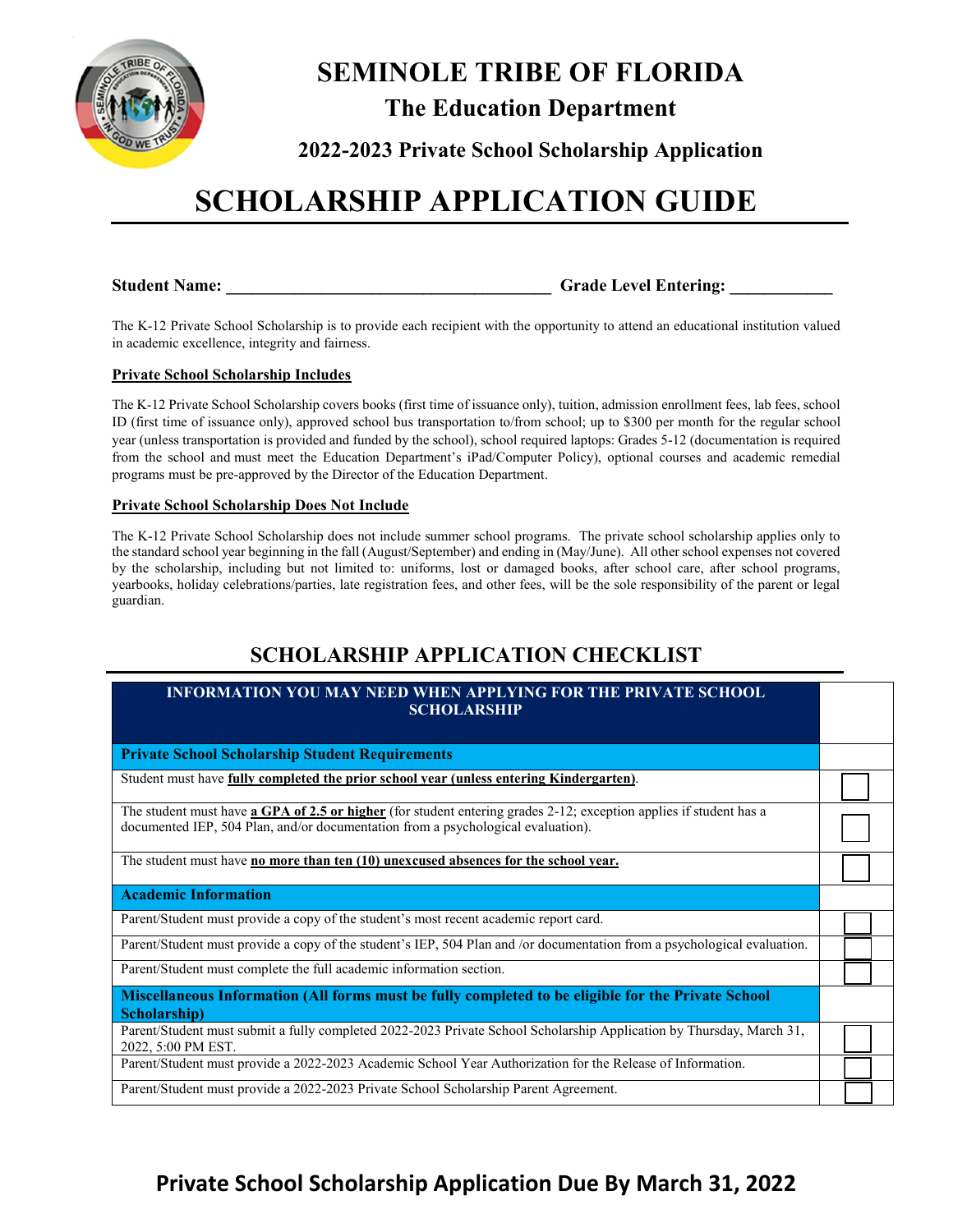

# **SEMINOLE TRIBE OF FLORIDA**

**The Education Department**

**2022-2023 Private School Scholarship Application**

|                         |                                                                                                               | 2022 – 2023 Private School Choice        |              |     |
|-------------------------|---------------------------------------------------------------------------------------------------------------|------------------------------------------|--------------|-----|
|                         | Please provide the name of the School Choice below. The Private School of Choice must be accredited and be an |                                          |              |     |
| <b>School Choice #1</b> | approved vendor of the Seminole Tribe of Florida (STOF)                                                       |                                          |              |     |
|                         |                                                                                                               |                                          |              |     |
|                         |                                                                                                               |                                          |              |     |
| <b>School Choice #2</b> |                                                                                                               |                                          |              |     |
|                         |                                                                                                               |                                          |              |     |
|                         |                                                                                                               |                                          |              |     |
|                         |                                                                                                               | <b>Parent/Legal Guardian Information</b> |              |     |
|                         |                                                                                                               |                                          |              |     |
| <b>Home Address:</b>    |                                                                                                               |                                          |              |     |
|                         |                                                                                                               |                                          |              |     |
| <b>Street</b>           | Apt/Suite/                                                                                                    | <b>City</b>                              | <b>State</b> | Zip |
| <b>Mailing Address:</b> |                                                                                                               |                                          |              |     |
| <b>Street</b>           | Apt/Box                                                                                                       | <b>City</b>                              | <b>State</b> | Zip |
|                         |                                                                                                               |                                          |              |     |
|                         |                                                                                                               |                                          |              |     |
|                         | Parent # 2 Name:                                                                                              |                                          |              |     |
| <b>Home Address:</b>    |                                                                                                               |                                          |              |     |
| <b>Street</b>           | Apt/Suite/Lot                                                                                                 | <b>City</b>                              | <b>State</b> | Zip |
| <b>Mailing Address:</b> |                                                                                                               |                                          |              |     |
| <b>Street</b>           | Apt/Box                                                                                                       | <b>City</b>                              | <b>State</b> | Zip |
| Home Phone:             |                                                                                                               | <b>Work Phone:</b>                       |              |     |
|                         |                                                                                                               |                                          |              |     |

Parent/Legal Guardian Initial: \_\_\_\_\_\_\_\_\_\_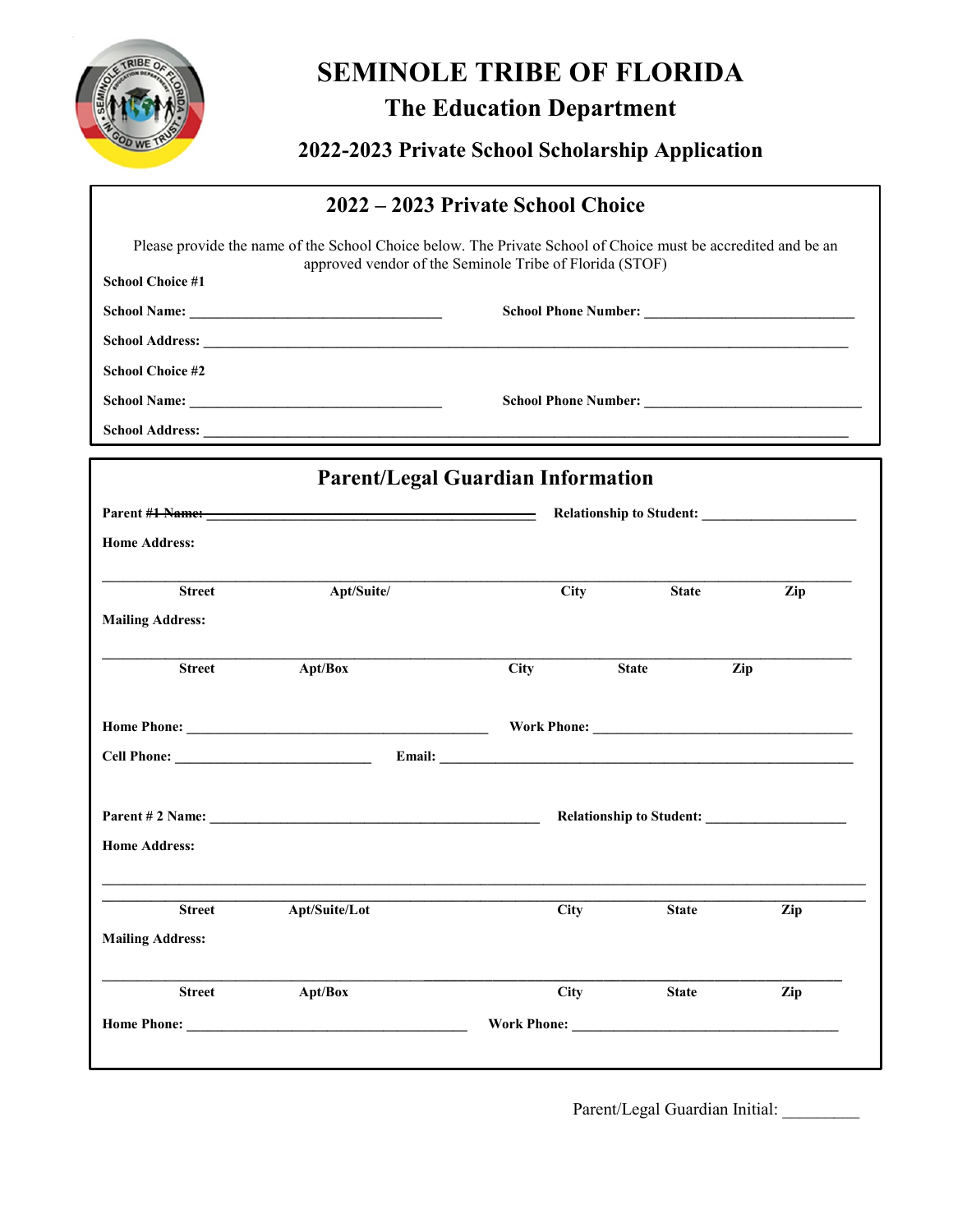

## **SEMINOLE TRIBE OF FLORIDA**

## **The Education Department**

### **2022-2023 Private School Scholarship Application**

1

|                                                    | <b>Academic Information</b>                                                                             |
|----------------------------------------------------|---------------------------------------------------------------------------------------------------------|
| Please answer each question:                       |                                                                                                         |
| 1.<br><b>YES</b>                                   | Are you interested in your child receiving tutoring service during the $2022 - 2023$ school year?<br>NO |
| 2.                                                 | Does your child have any accommodations, such as an IEP, learning plan or 504?                          |
| YES)                                               | $\sum_{i=1}^{n}$                                                                                        |
| 3.                                                 | Will your child require bus transportation for the upcoming school year?                                |
| YES)                                               | <b>NO</b>                                                                                               |
| Please share any academic concerns, if applicable. |                                                                                                         |
|                                                    |                                                                                                         |
|                                                    |                                                                                                         |
|                                                    |                                                                                                         |
|                                                    |                                                                                                         |

**By signing this application, I** (Parent/Legal Guardian Full Name) , hereby agree to all **The Education Department's K-12 Private School Scholarship Application Policies and Procedures.** 

**I, hereby agree to complete a new application each academic year.** 

Parent/Guardian Signature **Date is a controlled as a controlled and particular and particular and particular and particular and particular and particular and particular and particular and particular and particular and part** 

\_\_\_\_\_\_\_\_\_\_\_\_\_\_\_\_\_\_\_\_\_\_\_\_\_\_\_\_\_\_\_\_\_\_\_\_\_\_\_\_\_\_\_\_\_ \_\_\_\_\_\_\_\_\_\_\_\_\_\_\_\_\_\_\_\_\_\_\_\_\_\_\_\_\_\_\_\_\_\_

*Reviewing Advisor Signature Reviewing Advisor Signature Date* 

\_\_\_\_\_\_\_\_\_\_\_\_\_\_\_\_\_\_\_\_\_\_\_\_\_\_\_\_\_\_\_\_\_\_\_\_\_\_\_\_\_\_\_\_\_\_ \_\_\_\_\_\_\_\_\_\_\_\_\_\_\_\_\_\_\_\_\_\_\_\_\_\_\_\_\_\_\_\_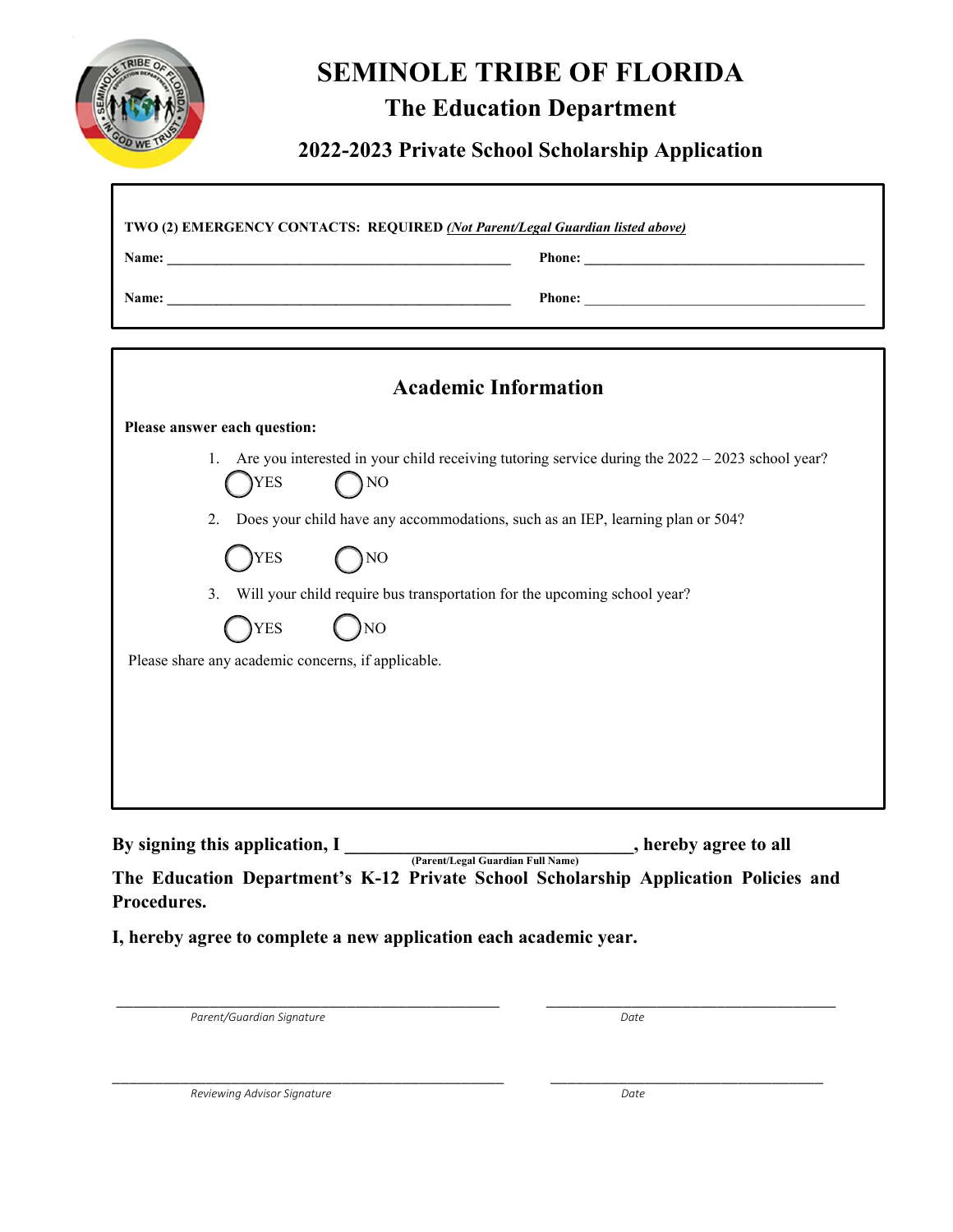

## **SEMINOLE TRIBE OF FLORIDA The Education Department**

**2022-2023 Private School Scholarship Application**

### **Private School Scholarship Parent Agreement**

Please read and initial each item listed below of the Parent Agreement to ensure the continuation of support and services provided by The Education Department.

|     | <b>Private School Scholarship Parent Agreement</b>                                                                                                                                                                                                                                                                                                                                                                                                     | <b>Parent</b><br><b>Initials</b> |
|-----|--------------------------------------------------------------------------------------------------------------------------------------------------------------------------------------------------------------------------------------------------------------------------------------------------------------------------------------------------------------------------------------------------------------------------------------------------------|----------------------------------|
| 1.  | The Parent/Legal Guardian is responsible for enrolling the student into an approved accredited private<br>school. (List of approved accredited K-12 schools can be obtained from your local advisor).                                                                                                                                                                                                                                                  |                                  |
| 2.  | The Parent/Legal Guardian is responsible for all school expenses not covered by the scholarship, including<br>but not limited to: school uniforms, lunch/food, after school care, lost and damaged textbooks, and other fees.                                                                                                                                                                                                                          |                                  |
| 3.  | The Parent/Legal Guardian is responsible for ensuring that the student maintains a minimum GPA of 2.50.                                                                                                                                                                                                                                                                                                                                                |                                  |
| 4.  | The Parent/Legal Guardian is responsible for ensuring that the student does not have more than ten (10)<br>unexcused absences during the school year. When a student reaches ten (10) unexcused absences, the<br>parent/legal guardian must supply a medical note from the student's doctor to the school and The Education<br>Department per the Truancy Policy. Ten (10) unexcused absences will result in a referral to the Truancy<br>Coordinator. |                                  |
| 5.  | The Parent/Legal Guardian must notify the local advisor <i>immediately</i> should it be necessary to withdraw a<br>student from school, or if the student is suspended or expelled from school. The scholarship will be revoked<br>if a student is expelled from school or withdrawn without prior notice being provided to The Education<br>Department.                                                                                               |                                  |
| 6.  | If a student is transferred to another private school during the school year, the parent/legal guardian will be<br>responsible for any balance that remains at the previous school and all costs incurred at the new school.                                                                                                                                                                                                                           |                                  |
| 7.  | The Parent/Legal Guardian will be responsible for transporting students to and from school that have been<br>suspended or expelled from the bus or transportation provided by The Education Department.                                                                                                                                                                                                                                                |                                  |
| 8.  | The Parent/Legal Guardian is responsible for ensuring that all report cards are submitted to The Education<br>Department within two (2) weeks, following the end of the grading period. Failure to provide the report cards<br>may jeopardize all future scholarship opportunities.                                                                                                                                                                    |                                  |
| 9.  | The Parent/Legal Guardian is responsible for reapplying annually for the scholarship. Applications for the<br>new school year must be submitted no later than Thursday, March 31st, 2022. Funding will not be provided<br>until the application has been approved.                                                                                                                                                                                     |                                  |
| 10. | The Parent/Legal Guardian must sign an "Authorization for the Release of Information" form to ensure that<br>The Education Department receives information including but not limited to grades, attendance and<br>disciplinary reports from the school. (Authorization Form attached)                                                                                                                                                                  |                                  |
| 11. | I have read and understand the K-12 Private School Scholarship Policies and Procedures in the K-12 Program<br>Handbook (pages 1-5).                                                                                                                                                                                                                                                                                                                    |                                  |
| 12. | I have-read and understand the K-12 Private School Scholarship Tuition Cap for selected schools.                                                                                                                                                                                                                                                                                                                                                       |                                  |

\_\_\_\_\_\_\_\_\_\_\_\_\_\_\_\_\_\_\_\_\_\_\_\_\_\_\_\_\_\_\_\_\_\_\_\_\_\_\_\_\_\_\_\_\_\_\_\_\_ \_\_\_\_\_\_\_\_\_\_\_\_\_\_\_\_\_\_\_\_\_\_\_\_\_ *Parent/Legal Guardian Signature Date*

 $\mathcal{L}_\text{max}$  , and the contribution of the contribution of the contribution of the contribution of the contribution of the contribution of the contribution of the contribution of the contribution of the contribution of t *Reviewing Advisor Signature* Date